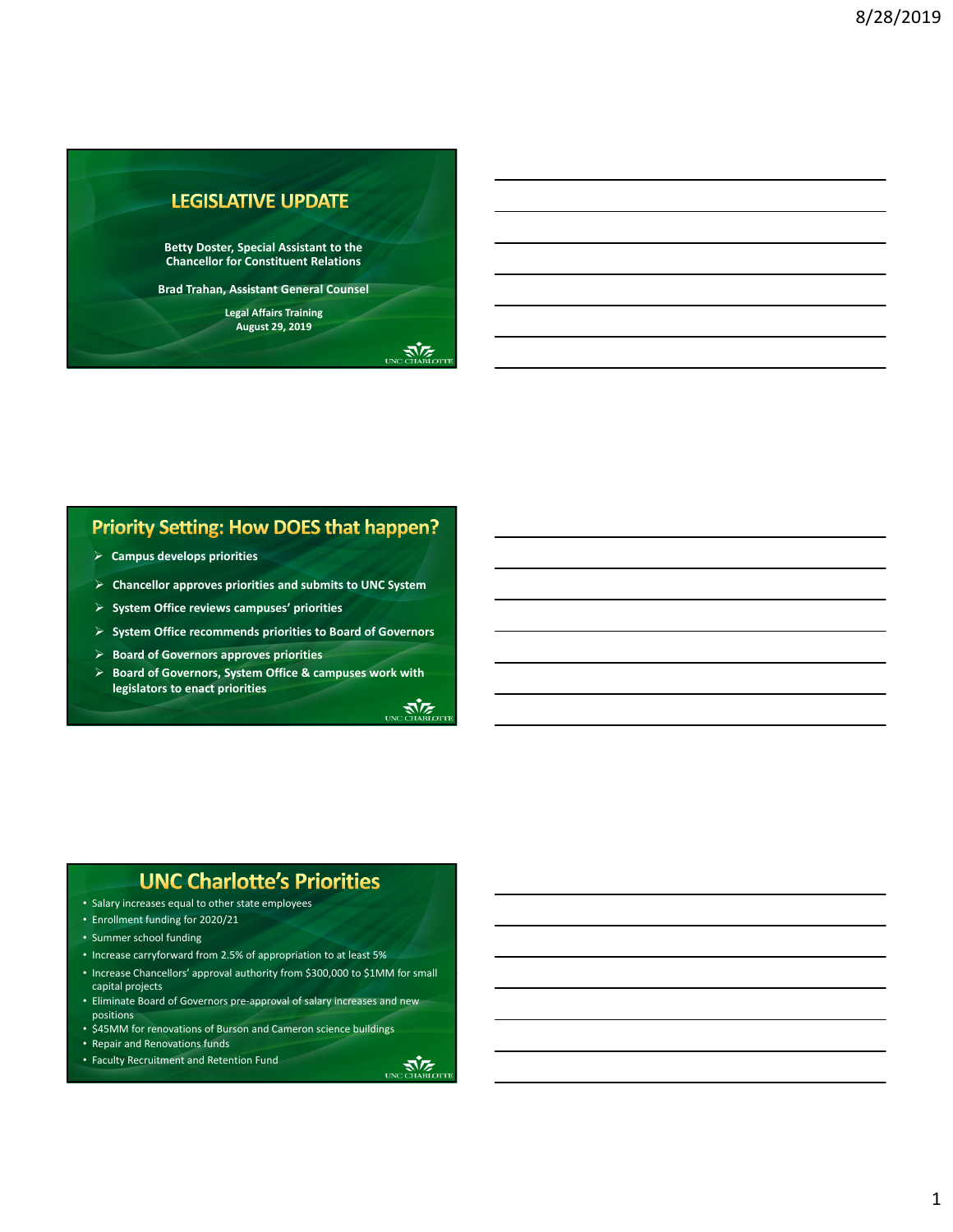## Priority

**Salary increases equal to other state employees** **Funding equivalent to .5% raise versus 2.5% for other state employees**

**Passed** 

### UNC CHARLOTTE







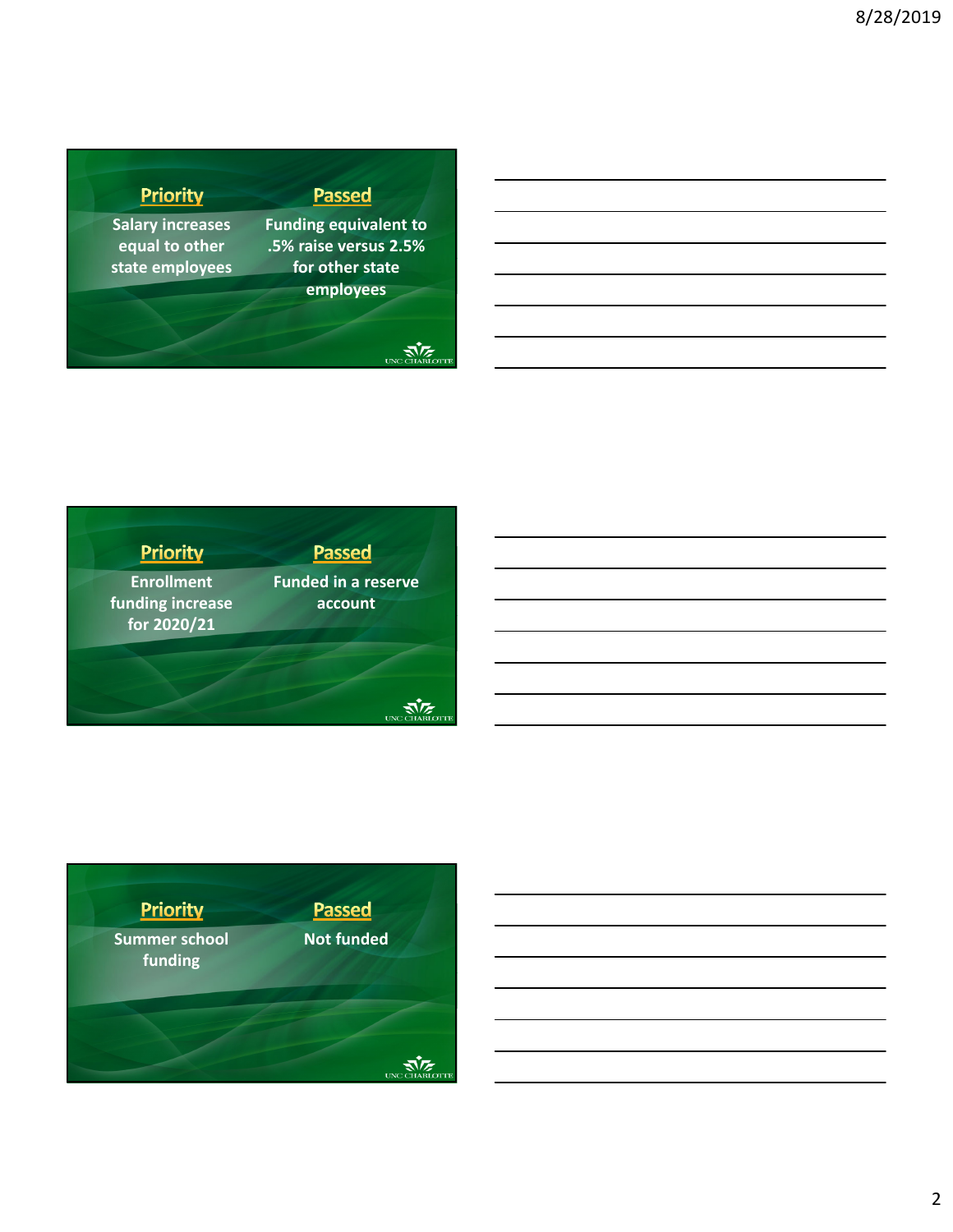

| <u> 1989 - Johann Stoff, amerikan bestemanns foar it ferskearre fan de ferskearre fan de ferskearre fan de ferske</u> |  |  |
|-----------------------------------------------------------------------------------------------------------------------|--|--|
|                                                                                                                       |  |  |
| <u> 1989 - Johann Stoff, deutscher Stoff, der Stoff, der Stoff, der Stoff, der Stoff, der Stoff, der Stoff, der S</u> |  |  |
| <u> 1989 - Johann Stoff, deutscher Stoffen und der Stoffen und der Stoffen und der Stoffen und der Stoffen und de</u> |  |  |
| <u> 1989 - Johann Stoff, deutscher Stoff, der Stoff, der Stoff, der Stoff, der Stoff, der Stoff, der Stoff, der S</u> |  |  |
|                                                                                                                       |  |  |



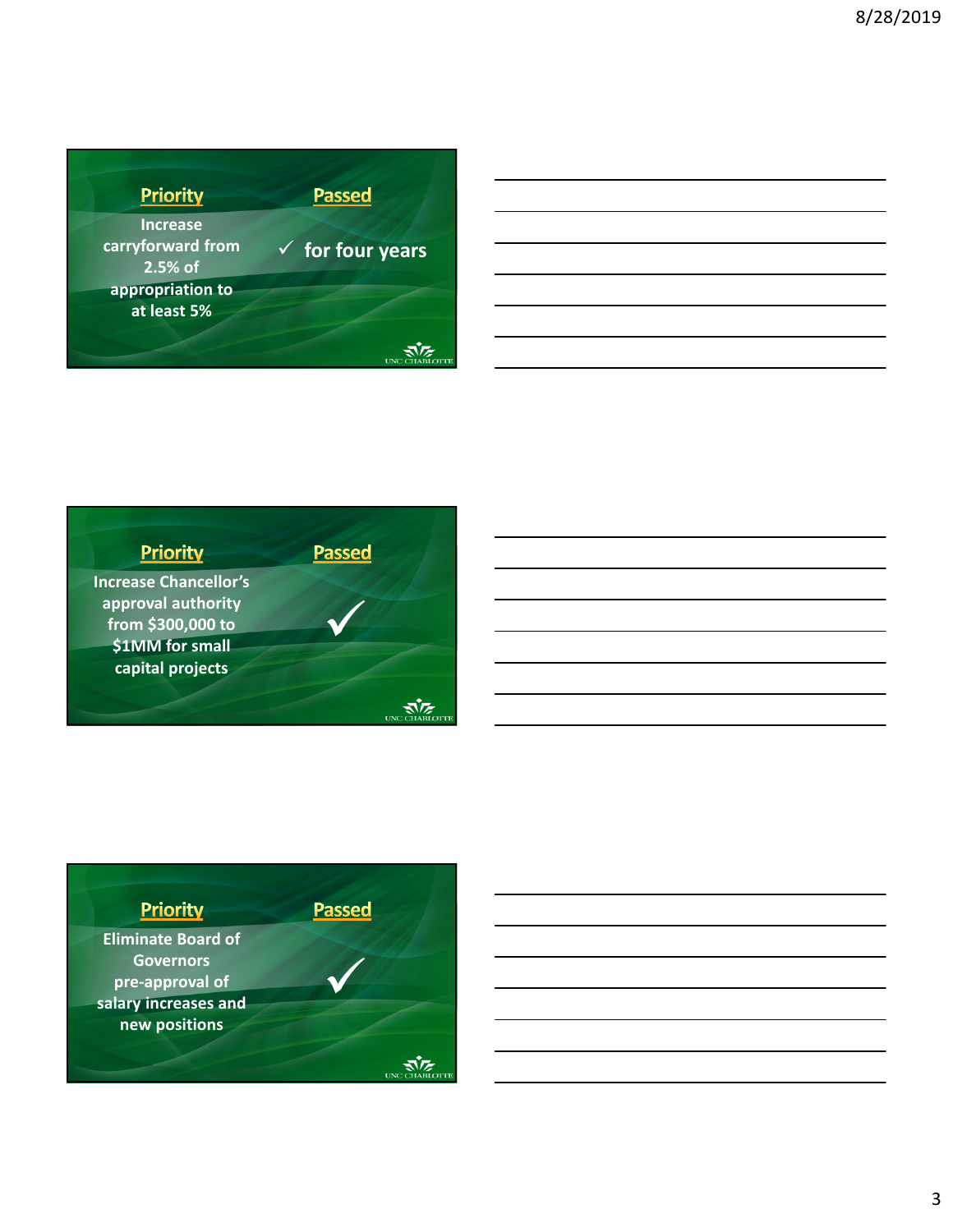

| <b>Priority</b>         | <b>Passed</b>     |
|-------------------------|-------------------|
| <b>Repair and</b>       | \$80MM for UNC    |
| <b>Renovation funds</b> | <b>System</b>     |
|                         | (approximately    |
|                         | \$5.6MM for UNC   |
|                         | <b>Charlotte)</b> |
|                         |                   |





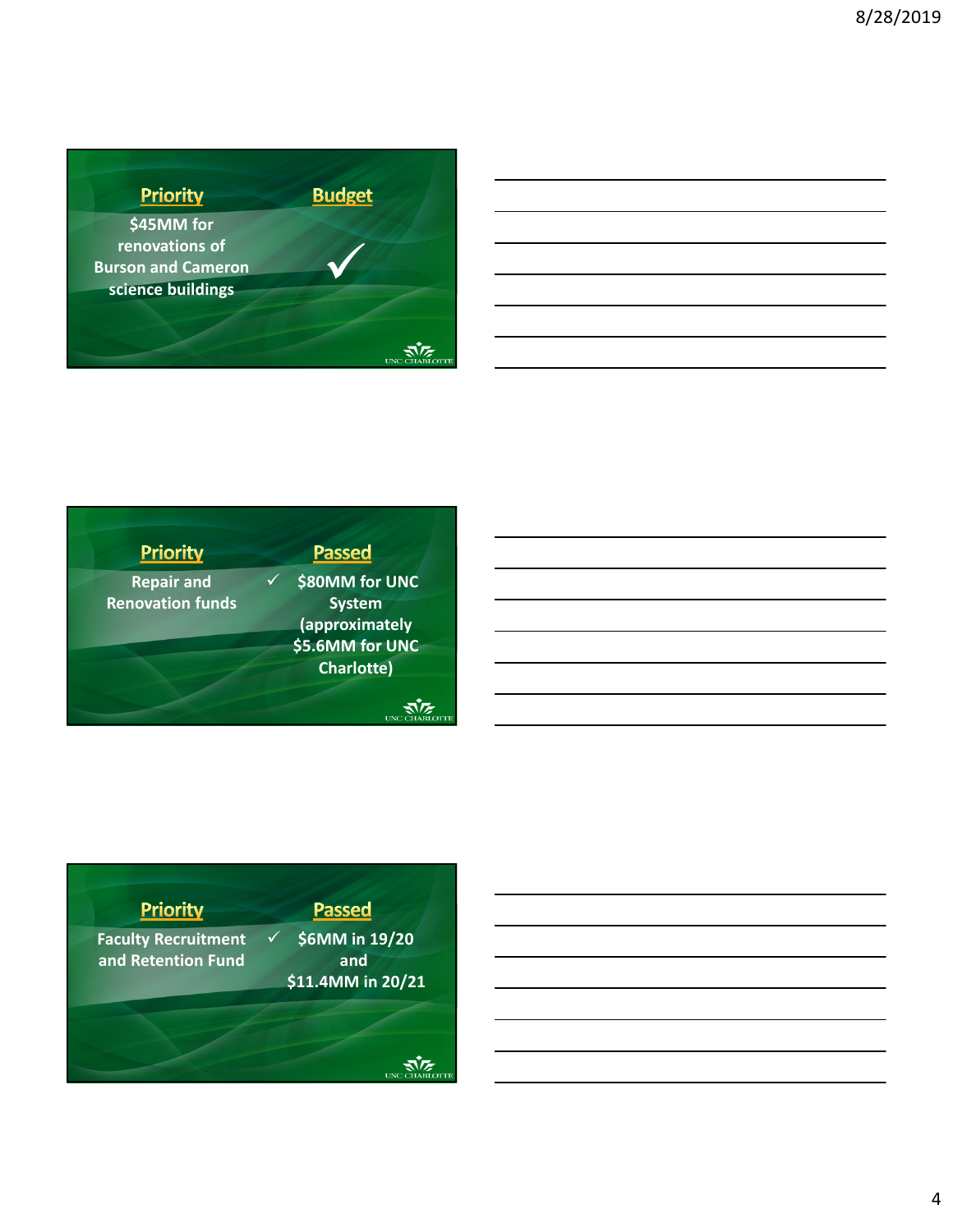# **Possible Scenarios**

- **Override prevails 52 days and counting**
- **Compromise reached between Governor and Legislature**
- **No new budget and continue with last year's/stop gap**
- **Mini‐budgets passed Will Governor sign?**

UNGCHARLOTT



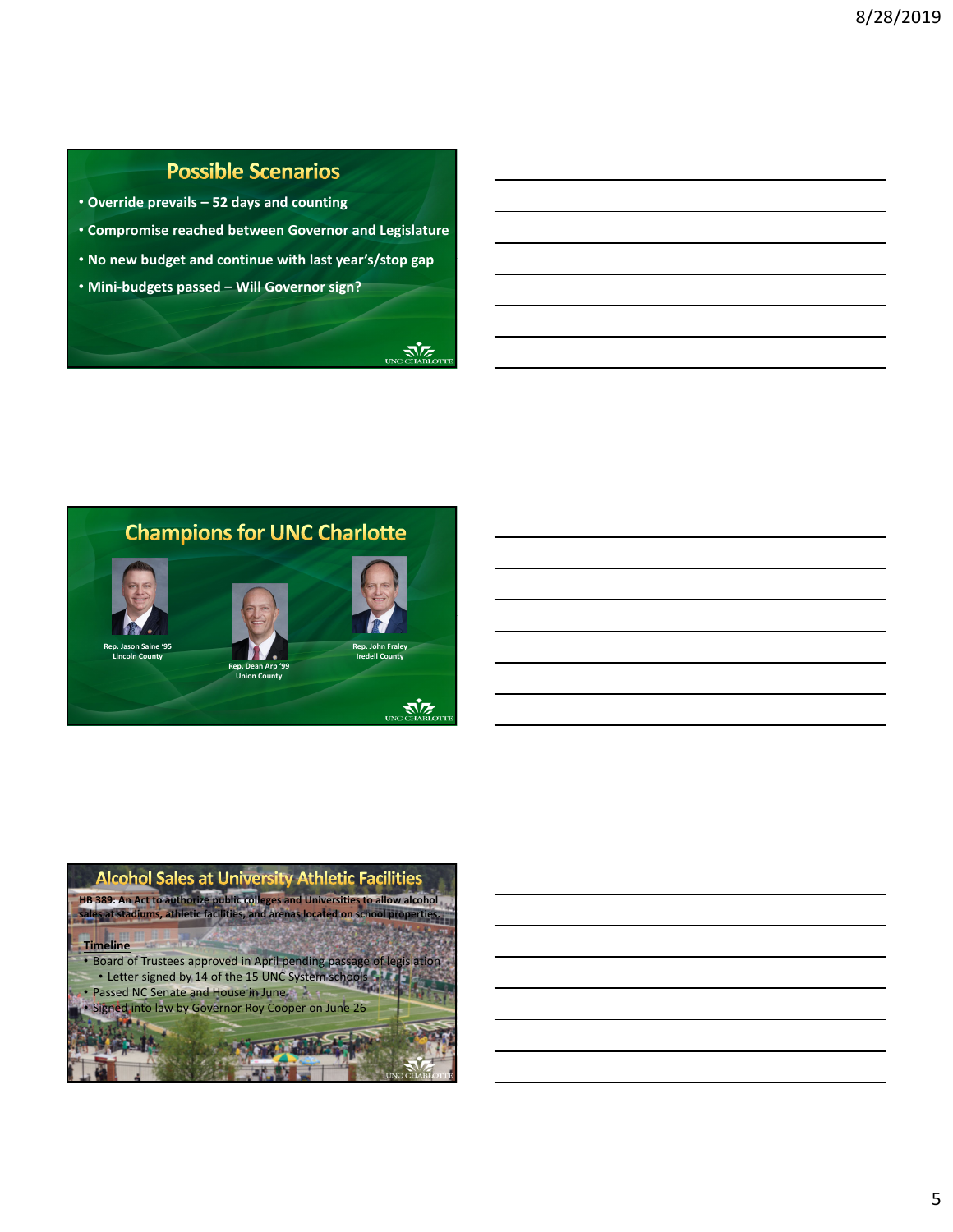



• Jerry Richardson Stadium

• Robert and Mariam Hayes Stadium

• Irwin Belk Track and Field Center/Transamerica Field • Dale F. Halton Arena

#### **Voter Identification**

• May 28, 2019 House Bill 646 was ratified

- Provided updates/clarification on Voter ID requirements for UNC System Students and Employees
- Allows for student‐uploaded images
- Clarifies identity check requirements
- Extends time for university attestation to be completed